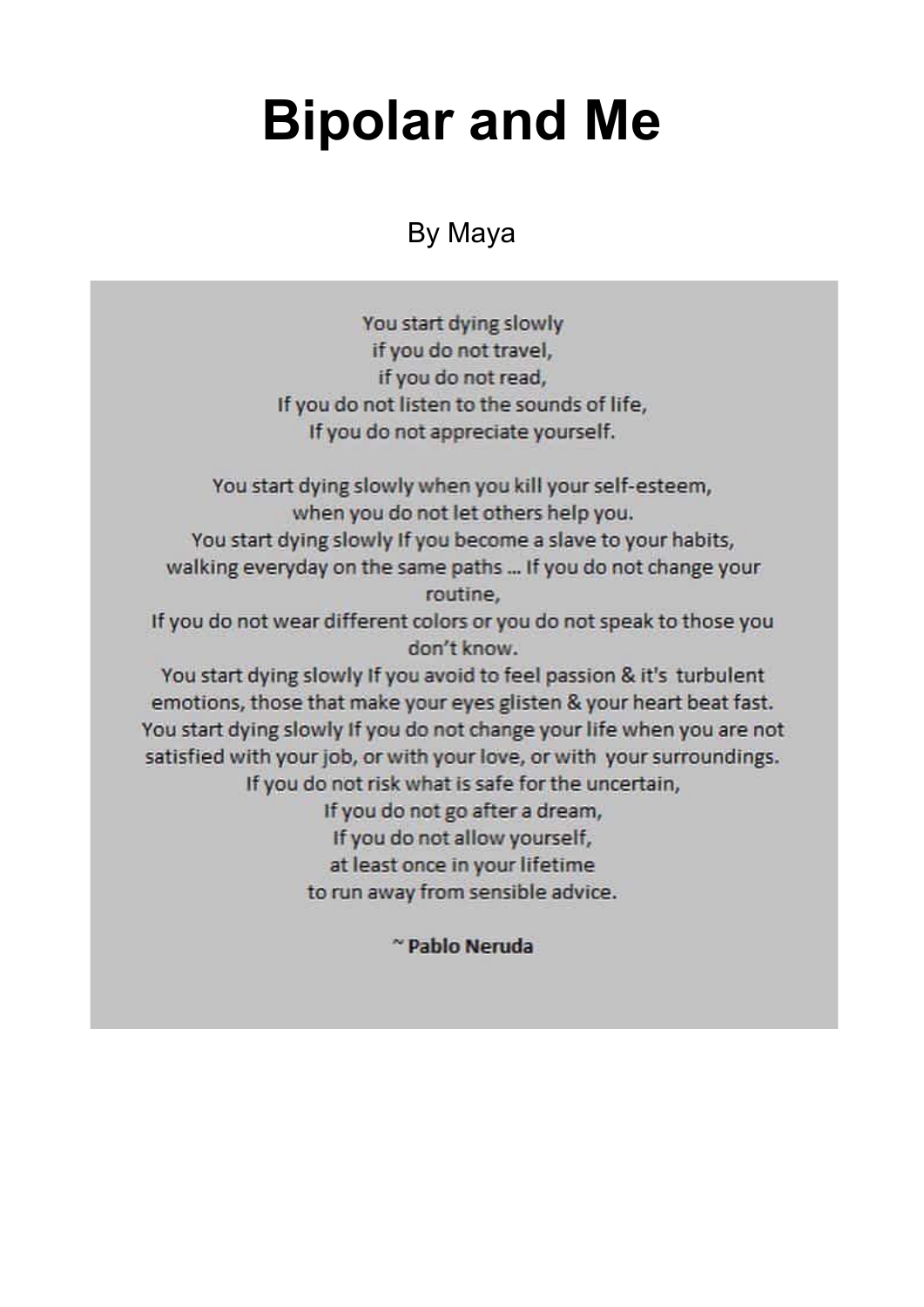Hi. My name is Maya. I'm a 41year old single mum, a dental surgeon and owner of 2 successful dental practices. I have Bipolar.

I started writing my story in 2014, after my 2nd suicide attempt. Originally, it was only as part of my therapy, almost like vomiting when you feel sick to feel better afterwards, but then the more I wrote, the more I wanted to write. I felt the need to find purpose in my suffering as a means of dealing with it better. And that is why I decided to dedicate my story to everyone; everyone who, like me, does not just suffer with bipolar disorder, and the trail of destruction it leaves behind in our own lives and the lives of those around us, but everyone who suffers with mental illness. I don't want any of you to feel as lonely as I have for most of my life. I'm also writing this for the family and friends that suffer with us; those who often carry on supporting us regardless. In writing this I also give thanks to the professional people that have helped me slowly piece my life back together again; my psychiatrist, my community psychiatric nurse, who's become a friend and confidant, the duty team and all the staff at Milbrook psychiatric unit. Last, but not least, I hope to get the message across to everyone with preconceived ideas, or a lack of knowledge and understanding of bipolar disorder or mental illness in general. I want to give you a small glimpse into our lives, so you will hopefully come to understand better, to raise awareness for others and have empathy without judgement. I beg that you listen with the purpose of trying to understand, instead of listening with the intention of replying or criticizing, because what we experience is VERY, VERY real.

WebMD gives the definition and symptoms of Bipolar disorder, formerly called manic depression, as: "...a mental illness that brings severe high and low moods and changes in sleep, energy, thinking, and behavior." It carries on to explain that: "People who have bipolar disorder can have periods in which they feel overly happy and energized and other periods of feeling very sad, hopeless, and sluggish. In between those periods, they usually feel normal. You can think of the highs and the lows as two 'poles' of mood, which is why it's called 'bipolar' disorder. The word "manic" describes the times when someone with bipolar disorder feels overly excited and confident. These feelings can also involve irritability and impulsive or reckless decision-making. About half of people during mania can also have delusions (believing things that aren't true and that they can't be talked out of) or hallucinations (seeing or hearing things that aren't there)."

I do believe that if you take the time and trouble to study the brain's anatomy, how it functions chemically, physiologically and biologically, as well as how the different mood stabiliser medications, prescribed to treat Bipolar disorder successfully, work pharmacologically, you will find that this is as much a physical illness as any other that you can see the clinical signs of. It is triggered and exacerbated by anything that can disturb the chemical balance in our brains, such as traumatic events, stress, a lack of sleep, excessive alcohol consumption or use of recreational drugs. Having said this, it is important to also acknowledge that everyone's perceptions are different and what one person may experience as stress or trauma, another may not.

No two people are alike and I'm sure that people living with bipolar disorder all have different experiences of this destructive mental illness. I can only share my own. For those who have preconceptions, don't understand, or think it's nonsense, I challenge you to go and do a bit of homework before you judge. Then, be grateful that you have been spared, because the emotional torture it drags its victims through is worse than any physical pain I have personally experienced in all of my life, and that includes being in labour for more than 24 hours with my first child, waiting 5 hours in A&E with a broken hip without pain relief and an elbow cut open to the bone having fallen onto a glass bowl. I can carry on if you doubt me. It's really the only thing that has ever managed to rob me of every rational thought and feeling, has made me feel so unbearably lonely, misunderstood, overwhelmingly sad, torn apart, afraid, hopeless, worthless, ashamed, anxious, lost, paranoid, numb inside and completely detached from reality, so much so that I wanted to be dead. The constant rushing thoughts, the flashing violent and sexual images and demons chasing me when I close my eyes, the nightmares that left me panting in cold sweat for nights in a row, the panic attacks that caused my heart to race and my whole body to shake, making me want to run away from everyone and myself, and the hallucinations of things floating round in my room and coming at me. To me, it has been like a monster that searched and found every little bit of life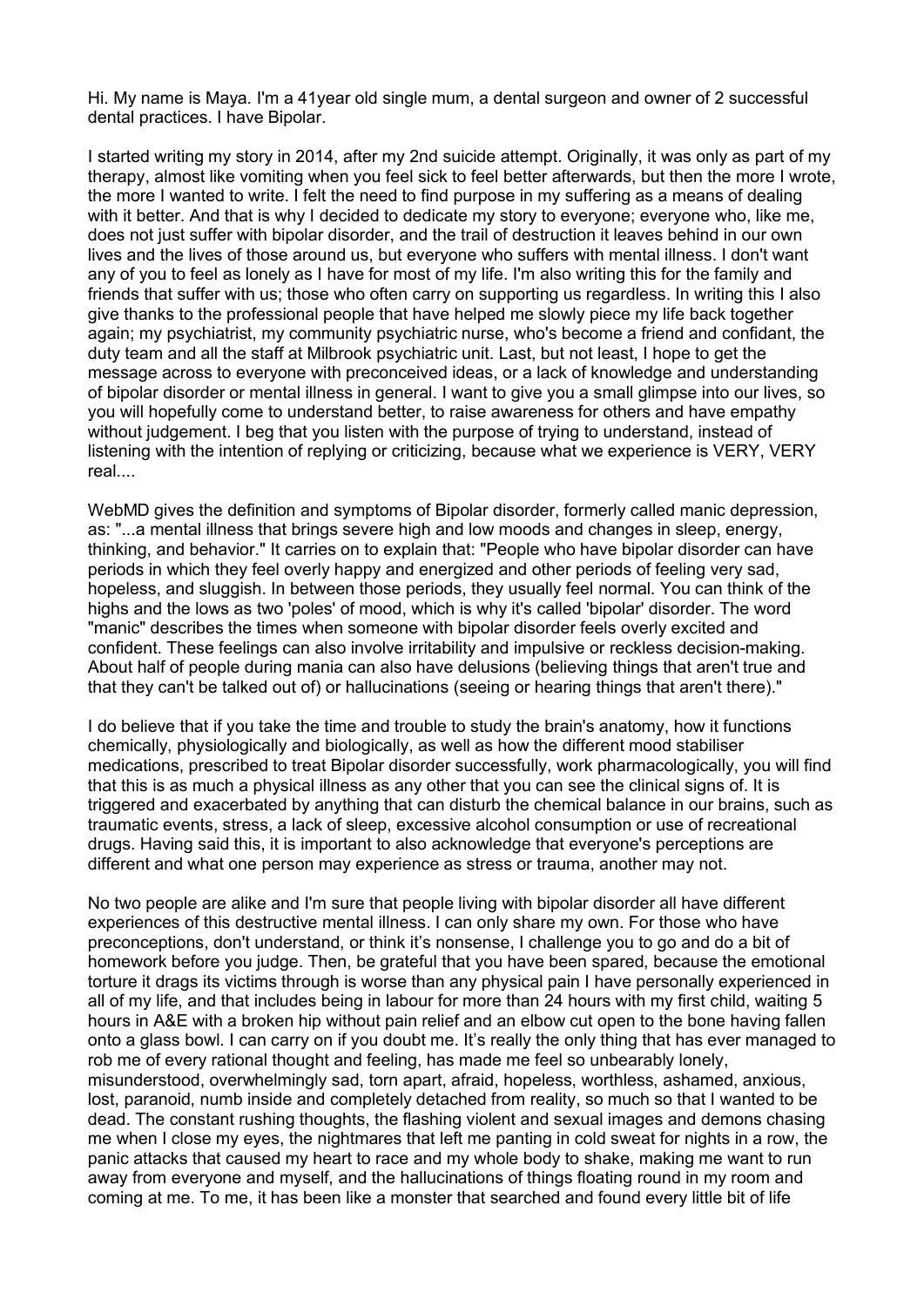inside of me and tried to squeeze it out until I couldn't breathe. It has clawed and scraped at my soul until my heart was an aching, torn piece of raw meat in my chest.



I want to stress that none of us can be called "a bipolar"; the same as someone suffering from heart disease, cannot be called "a heart disease". We are not a "thing". It is an illness we suffer from, more like a "thing" we carry inside of us and have to live with. We are human beings with personalities, feelings and needs like everyone else. There has been the theory for a long time that, due to a deficiency in our brains, we just lack the right kinds and levels of chemicals that affect how well balanced we feel, and that our moods differ from the normal "ups-and-downs" that everyone else experiences.

It is important for me to explain that I don't believe in blaming my personality traits or any mistakes I've made in my life on other people, my circumstances, my illness or the act of hiding behind it. I believe that all of us have a dark and a light side. I acknowledge both my sides now, in addition to my illness and my limitations. I accept that I am very sensitive, emotional and highly strung, that I don't cope well under a lot of pressure, and due to my low self-esteem and feelings of total, utter incompetence as a human being, I have declined help and support in the past. I guess I always believed, as Earnest Hemmingway writes, that "courage is grace under pressure". Even now that I'm well I still have to cope with pressure and sometimes find it very difficult, but I try to minimise what causes me pressure and stress, and try to live a healthy lifestyle free from stimulants and drugs. I exercise daily, do meditation and relaxation exercises, make sure I get enough sleep, eat healthy and take my medication; thus taking responsibility for keeping myself as well as I possibly can. I take all the help and support I can get from family and friends. I see my psychiatrist regularly and my community psychiatric nurse on a weekly basis for talk therapy. I accept responsibility for the mistakes that I made in the past, and the relationships I destroyed when I did not seek help; and unfortunately I did not seek help for a long time.

I covered up, acted over it and self-medicated. Anything you can think of, I tried it, in an attempt to keep what was happening to me away from my family. I obsessively texted and emailed people I just met and barely knew. I went to visit people at homes I didn't know. My weight yo-yo'd between 9st and 13st. Sometimes I ate nothing and exercised excessively and other times I ate compulsively, didn't exercise and drank large amounts of alcohol every night to calm me down. I became obsessed with alternative holistic therapies such as Reiki, Reflexology and Bach Flower remedies. I became involved with everything New Age and all sorts of spiritualistic cults, went to see psychics, read self-help, philosophy and spiritual books, and practiced martial arts, yoga and meditation. I grasped at anything in the hope that it would make the noise in my head go quiet and the pain in my heart and soul go away. Although I still believe that these holistic therapies and natural means of relaxation and healing has a wonderful place within treatment programs and can be very beneficial, in my extreme states of mind nothing could "reach" me anymore. I was willing to try anything to release what was inside me, so that I could manage to act, in my eyes, "normal", and fulfill my roles sufficiently as a mother, a wife, a daughter, sister, friend and employer. But nothing helped to ease the emotional pain I experienced during my crippling "lows" and during my euphoric "highs". I felt invincible, irresistible, and beautiful, like a goddess with special powers and wisdom to perform healing miracles. I walked on high ledges and turned up at work over-excited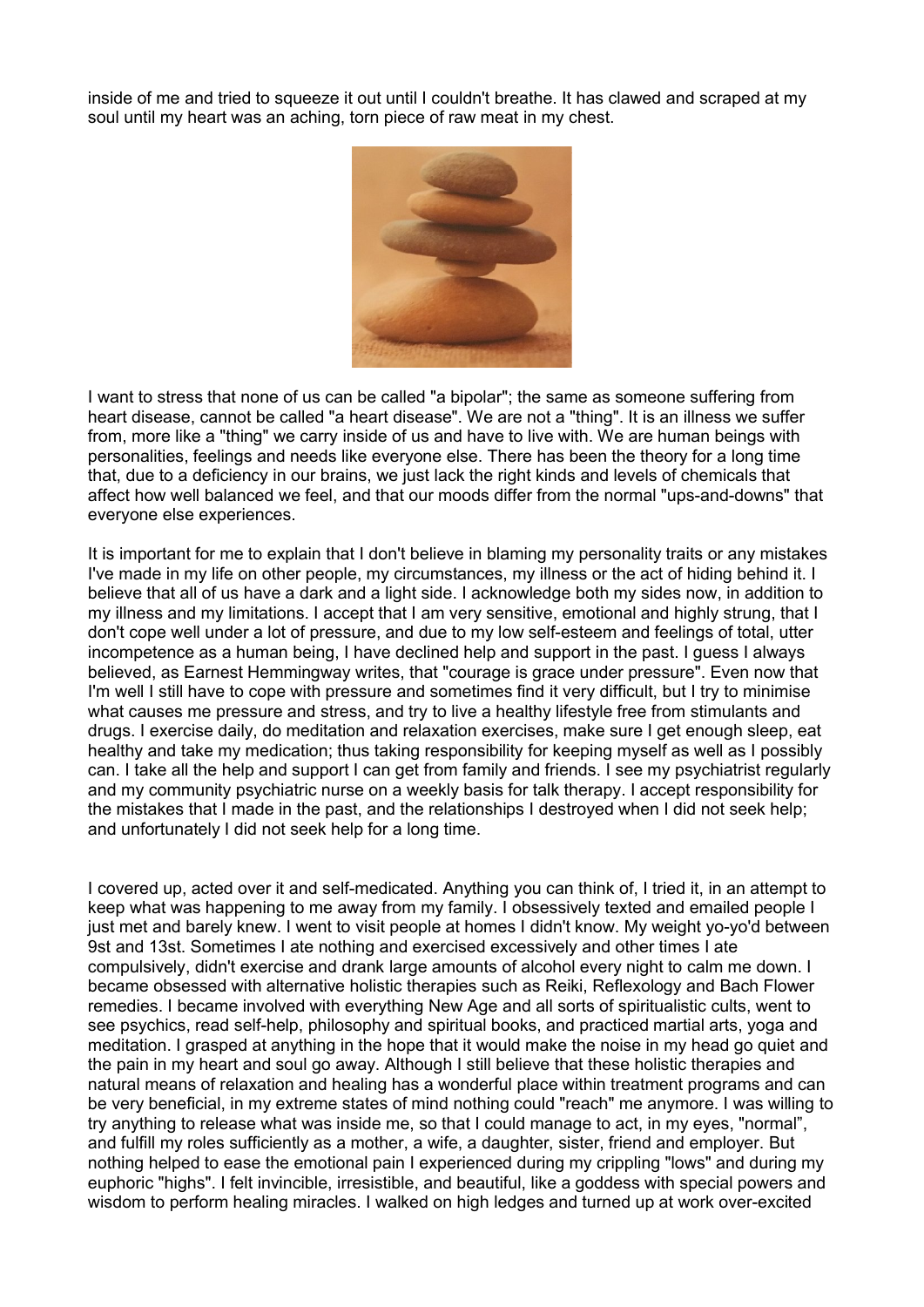and covered in glitter. I became involved in inappropriate relationships with men I barely knew and had no regard for their families or my own. I destroyed my marriage and was on the verge of leaving my family to go and live a simple life with the Native American people, after I attended a talk by an old Indian Sage that convinced me that I needed to leave my family, because I raised his healing energy power and that our joined energies would save the world. I finally launched a serious attempt to end my life, not being able to cope with this thing inside me, or the thought of exposing other people to the destruction it caused. Only then, with my "mask" broken and finally having fallen off, was I ready to admit that I was not ok, that I needed long-term professional help if I didn't want to completely lose or destroy the people closest to me or end up dead myself. That was the day I put my ego to one side and asked for help.

Now that I have found my voice, I would like to share my story with you...



When I was little, my parents used to call me their "butterfly" child, too delicate and fragile to deal with this life. Even now when I close my eyes, in my mind's eye, I see myself as an almost translucent little girl, running in the sunshine and wind on a deserted beach by the shoreline with a small kite up in the air behind me. I was always watching birds flying high up in the sky, wishing I had wings like that and could fly far, far away; away from everything, everyone and away from myself and this heaviness inside me. To be free from it. My father used to own a small 4-seater Cessna airplane, and he would let me fly with him when I was eight years old. I loved it, because I suppose that was as close as I could get to flying like a bird. Even from a young age the lyrics of Toni Braxton's song, "One day I'll fly away", resonated with me.

I am the 2nd eldest of 4 children. I had a very strict upbringing and was always told to swallow my tears. I was a sickly, shy, nervous little girl, who felt alone, even when there were people around me. I always felt invisible and lost, like I didn't belong anywhere and that I wasn't good enough for anything or anyone. I don't really know why I felt like this; I just did. All I ever wanted was to be loved and accepted unconditionally, warts and all, and to fit and belong somewhere. I cried easily and often, I wet my bed, bit my nails, was afraid of the dark, had nightmares every night and ended up between my mum and dad in their bed most nights. We had cats and dogs and budgies; the same as everyone else. I played with my dollies, rode my bike with my brother, stuck my mums underskirts on my head and pretended I was a princess with long hair, baked mud cakes in the summerhouse, climbed fruit trees and was told off for coming home late with our clothes, hands, feet and mouths stained from blackberries; you know, the normal kind of things kids did. The two truly positive features of my life were our doggie, Fiedies, and my granddad (mum's dad). I loved my dog because he was my best friend, who loved me unconditionally, and I adored Grandad because I was his favourite and he made me feel like a princess. He used to call me his "blou-oogkrulkoppie"(blue-eyed-curly-head). He taught me how to put a fishing line, hook and sinker together and bait it myself, and used to take me fishing with him at 6am in the morning on the beach. He told me to read and read and read English books with a dictionary next to me so that I could look up the meaning of the words I didn't know, so as to increase my vocabulary. It was him who taught me that "procrastination" is the most important word in the world to remember. With them I belonged. But then they both died. My doggie was mauled by a pit-bull when I was five years old and Grandad "drowned" by heart failure when I was in grade five. Fiedies was brought home in a cardboard box, all torn apart, and Grandad vanished in front of my very eyes. Those two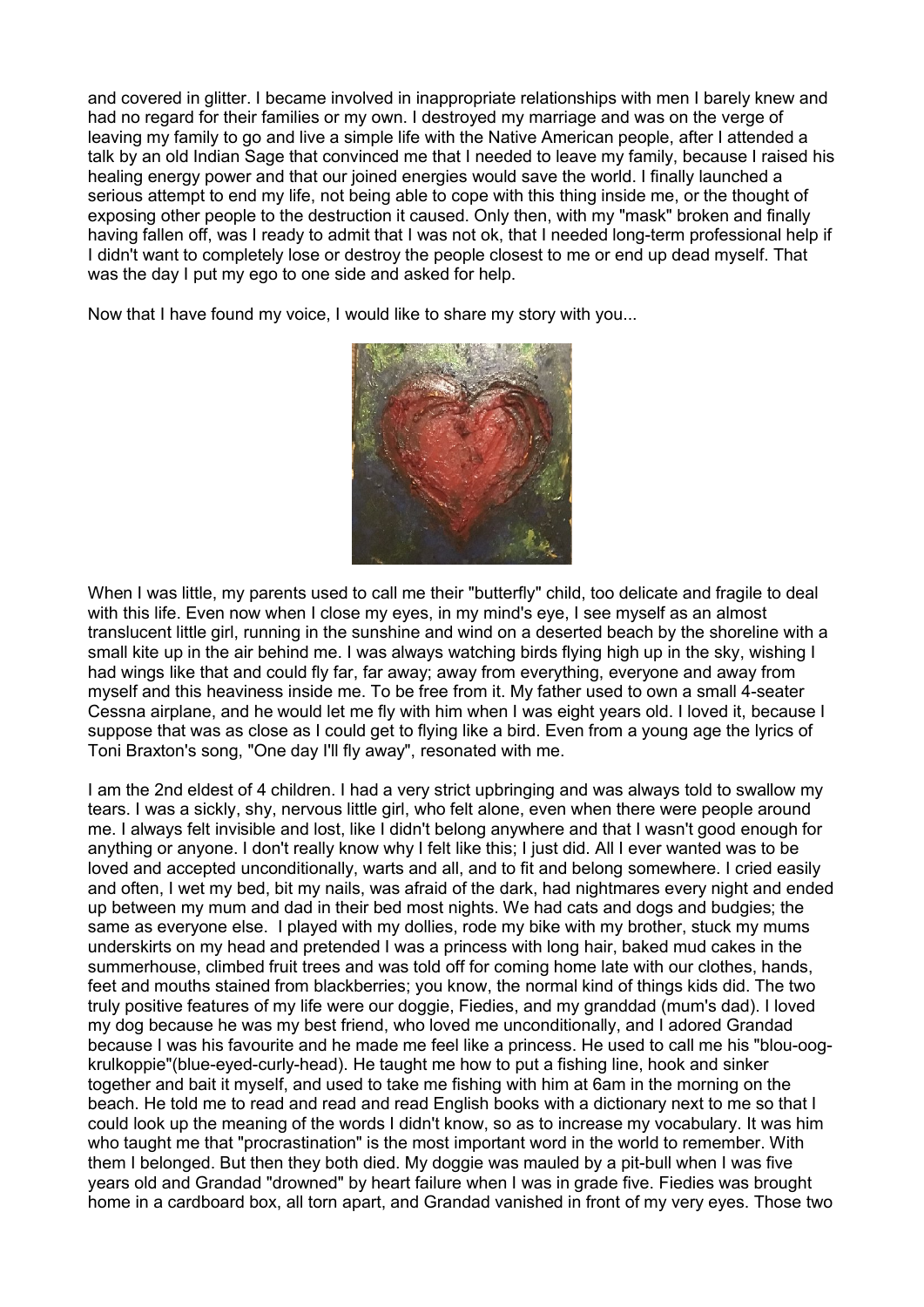events, and the fact that we moved house so many times, made me lose my sense of belonging again. I found change very difficult to cope with, so I hated moving house and moving schools and later moving countries. It made me feel so lost.

I did well enough at school, though. I played the piano, did ballet and gymnastics, played netball and ran really fast. I sang in choirs, performed at drama and joined the drum majorettes. I wasn't part of the "cool" crowd, but I had good friends. I guess my life was quite normal.

The only thing I have ever been very sure of in this life, even as very small child, was that I wanted and needed to help people. I believed that if I helped others, if I could make a difference, I would somehow find a sense of purpose, peace and worthiness; like a puzzle piece that fit into a specific place in a very large puzzle. This was the reason I ended up choosing my profession, so I might take a special interest in helping and showing kindness to people that were extremely nervous or phobic, or were fragile themselves or self-conscious about their appearance. And you know, people can tell when you really care. I chose to help them in a way where I could give plenty of myself. It was so rewarding in its own way to watch people change in front of your very eyes and be so appreciative.

I just forgot that when you give of yourself in that way, you need to draw the line somewhere and make sure that you stay mentally and emotionally well and strong. I didn't do either. My mum once said to me: "If you're ever asked in a work interview what your best and worst qualities are, you should reply, "My best is also potentially my worst." It didn't make sense to me at the time, but it does now, because what made me absolutely love my job for 18 years eventually made me hate it. Why? Because I became so mentally drained and exhausted from giving of myself and trying to fix people mentally, emotionally and spiritually, and absorbing all their fears that I ended up just empty. That was when I started thinking that I needed to consider stepping away from dentistry. It just wasn't making my heart sing anymore. I needed to find my purpose again. Like Dolly Parton said: "Find out who you are and do it on purpose." I came to realize that life is a never ending journey of self-discovery. I needed to ask myself the questions again: What am I all about, and what do I want to make me happy again? I still wanted to help people with my gifts and talents (that I was sure of), but not in the way that I had been. I did not wish to continue getting so terribly stressed and drained in the process of helping others. I needed to do some soul searching and make enough quiet time to relax and meditate to find out what I wished to do next.

When I was 6 years old, our school held a Spring Concert. As I was the only girl taking ballet classes, I was chosen to be the Spring Fairy that would wake all the flowers after the winter with her dance. On the night of the concert I felt so sick with stage fright, that when it was nearly time for me to go on, I realised that I had completely forgotten my whole dance! I burst into tears and went to find my teacher, who just reassured me that I would be ok. The next minute the curtain went up, I swallowed my tears, smiled and started dancing with confidence. I made the dance up as I went along. Nobody ever knew it wasn't the dance I'd learned in my ballet class, apart from my mum. I guess that was the night I learned that no matter how you feel inside, as long as you can put a "mask" on, smile and act with confidence, nobody will know any better. That worked for me until I was 39 years old.

I am the 2nd of 4 children, and 3 of us have been diagnosed with Bipolar disorder at various stages of our lives. My brother, a year older than me, and my sister, 8 years younger than me have been diagnosed with Bipolar. My youngest brother is 12 years younger than me, and even though he gets depressed he prefers to deal with it in his own way. My father suffered from extremely resistant major depression for many years, but was never diagnosed with Bipolar. Both my mother and father's ancestors suffered from depressive mental problems and my granddad's brother committed suicide. Could you say that there is some genetic predisposition? Maybe, I'm not sure. Now that I recognise the symptoms, though, I realise that I had lived with the symptoms of Bipolar as long as I can remember, however it wasn't diagnosed as such until I was 23 years old.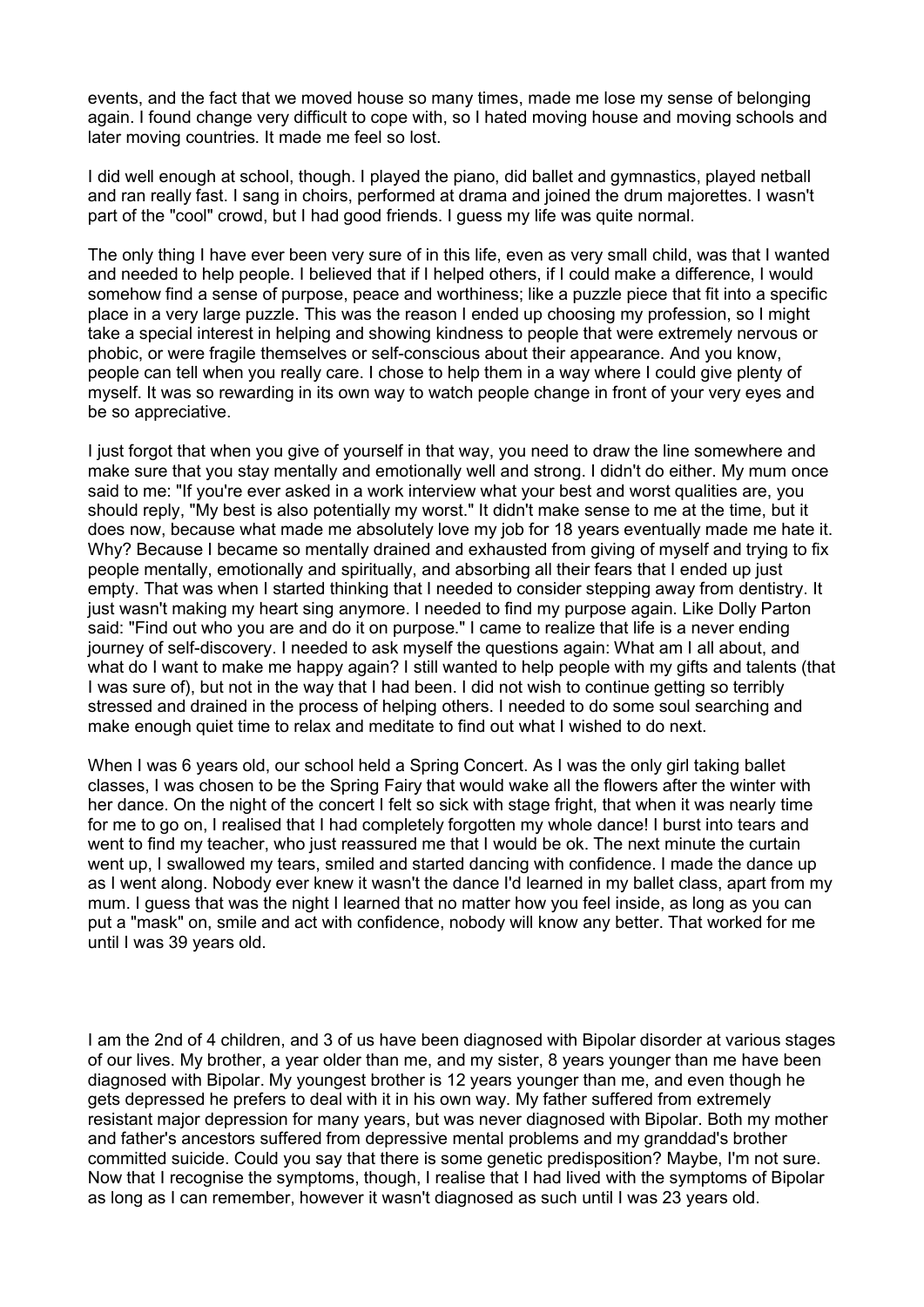During my 6 years of university I was under great pressure, struggling through what I realise now as "highs", but more so, crippling "lows". I was taking light anti-depressants prescribed by my GP and self-medicating with alcohol. It made the "highs" higher, but the "lows" afterwards even lower. I didn't know what was wrong with me. I just felt so self-destructive. The only way I could motivate myself when I felt sluggish and low, was by negative "self-talk" and however destructive it was it managed to get me through the long nights of studying.

When I was 18years old and in my first year at university, I made my first suicide attempt. I took an overdose of painkillers, but became scared and called for help when I started experiencing blurred vision and feeling sick. I ended up in hospital. I had my stomach pumped and afterwards my worried parents made me see a psychiatrist. A diagnosis of "stress-due-to-worrying-about-studies" was made. I started cutting myself to get release from the horrible pent-up destructive feelings and it made me feel better, but my mum was so upset by this when she found out that I felt too guilty to carry on. I had to find some other way toward release, so that the people close to me couldn't see and be affected. I started internalising my destructive feelings. I saw a psychologist as well, but it didn't help me. I didn't trust him, because he knew my parents and I wasn't really ready to talk. Anyway, I do not believe he took me seriously. He asked me to write down what was going on in my head. I did and I thought it was pretty messed up. He didn't say anything more about it and I took a couple of weeks off to study, went back to sit my exams and passed them.

From then on sometimes I was better and sometimes I was worse. I started smoking heavily, sometimes between 20 and 30 cigarettes per day. I only noticed the crippling "lows" because the "highs" were mostly too good to mention and I must have had periods of normality in between. I just can't remember them now. Every 2-3 years I would hit a depression "low" and become withdrawn and quiet, usually after the stress of exams. It was almost like a delayed reaction. By the time I was 22 years old, on my "highs" I had a heightened libido and became quite promiscuous, jumping from one relationship to the next, and getting myself into some tricky situations that could have been detrimental if I wasn't looked after from above as much as I was.

When I couldn't sleep at night, I got into my car and drove until dawn; anywhere and nowhere in particular. I hit a real "low" in my 6th year at University while preparing for my final exams. My dad had sunk into a really deep depression over the previous 3 years. He was resistant to every medication, even ECT, Electroconvulsive therapy, which only erased some of his memory. He eventually attempted suicide and it really shook our family. My mum struggled to cope and my younger siblings were only 12 and 8 years old. Having been responsible for them from a really young age I tried to help them through that time, while trying to get my dad to his psychiatrist appointments and supporting him and helping my mum. Initially I coped well and did well, but by the time my final exams were near I couldn't sleep, or eat or concentrate at all. One day I just collapsed in a sobbing heap on the floor in the Dean's office. I couldn't carry on. I was 23 years old.

I managed to sit my exams, but failed my Oral Pathology. Luckily, the Dental Board was lenient due to my circumstances and I was allowed to take some time out to prepare and re-sit my exam. I eventually passed, and eventually received my Dentistry degree in June 1998.

I left my home country a couple of weeks later to go and live and work in the UK. It was meant to be a short-term thing. I wanted to work for a while, pay off my student loan and travel a bit, before going back to my home country after 2 years. Most people probably would have found such a dramatic move an exciting and adventurous challenge, but I hit rock-bottom again in the months after arriving in the UK. I wrote in my diary and counted the days before I could go home. It was so bad that eventually I had to make the decision whether to go back home or to uplift my roots and make the UK my home. I couldn't bear to be so homesick any longer, so I did the latter and stayed.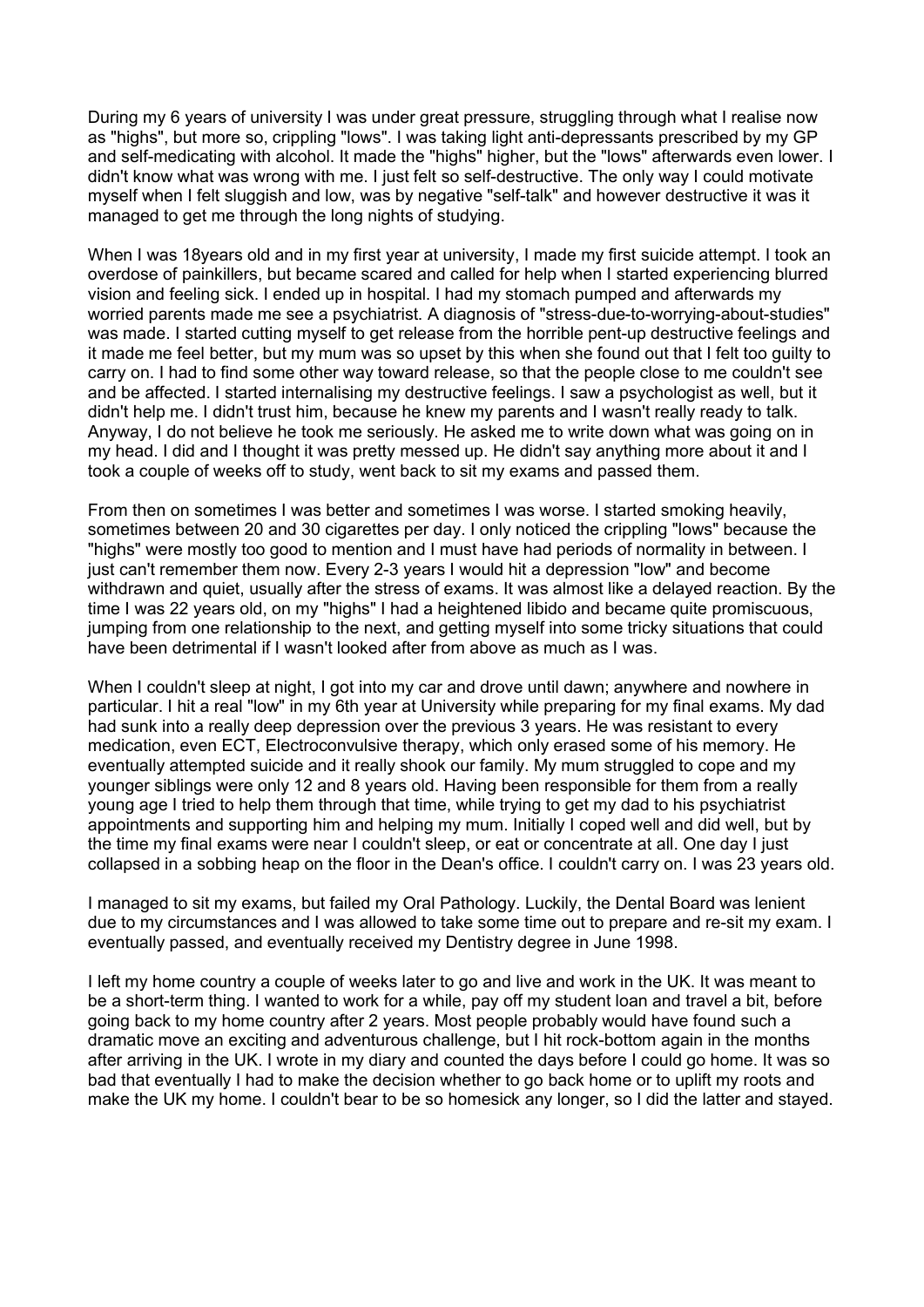

My Bipolar was diagnosed in 1998. My first mood stabilising medication was prescribed at that point. It was Lithium carbonate. This drug has been around, studied and tested the longest in regards to Bipolar disorder. The other most common mood stabilising medications are the antiepileptic ones: Valproic acid, Lamotrigine and Carbamazipine. They are often prescribed in combination with other medications such as anti-depressants. As I was still struggling with low moods, I was given Paroxitine to take in combination with the Lithium. This triggered a dangerous "high". Luckily my best friend noticed that I was behaving oddly and contacted my GP, who stopped the anti-depressant immediately. I took Lithium for about a year only, until I became pregnant with my son and the medication had to be stopped. I was then referred to a specialist psychiatrist that worked specifically with pregnant women. During my pregnancy, and immediately afterwards, I was put on Carbamazipine, as this would not affect my unborn baby or breast milk and would prevent me from developing post-natal depression.

I felt really well during the whole of my pregnancy. Having grown up in a Christian home, with my father being a Vicar, my parents were very shocked and upset about my pregnancy occurring out of wedlock, and they insisted that I and the father of my baby married before our child's birth. We were madly in love, afraid, and both very young at 24 years of age. I wasn't allowed the big, white wedding I had always dreamed of, in my home country, because I was an embarrassment. So we had a small Registry Office Wedding in England, in the rain, when I was 6 months pregnant.

After my son was born, I took no medication for 8 years. I would like to think that I was reasonably well during that time. But during those years there were 4 events that were extremely traumatic and stressful: A miscarriage in 2002, a litigation case that dragged on from 2004-2009, a new business purchase in 2005, and an extensive oral surgery course from 2007-2008. By 2004 I was working 40 hours per week and crying every morning in the car on my way to work, before putting on a smiling, fake, brave face by the time I walked into my surgery. I started drinking more and more at night time to calm myself down. I struggled increasingly with handling pressure.

The stress of the new business and the litigation case began to take a toll on the relationship with my husband. We were constantly arguing. I'm not even sure which was first: the effect of my "highs" and "lows" on our relationship, or the constant pressure from our relationship and work, on my Bipolar. Either way, it was a hideous, vicious circle that slowly but surely broke our relationship and tore our hearts apart. I ended up spending my time torn between wanting to run away and wanting to come back to beg forgiveness in order to try again; but it was harder each time.

I hit my first "high" again in 2006. I had taken up Karate in the hope that it would distract me enough to calm me down. I didn't seek help. The cracks started to appear that year. My second "crash" came in 2008, by which time my moods were rapidly cycling from extremely "low" in the morning to really "high" at night. I started to feel suicidal. I saw the duty team for the first time at my home. The psychiatrist on call advised that I take some time out to recover. Instead I carried on. The business couldn't afford me taking a break. I hated myself and my husband for the pressure we were both putting me under, but I carried on. I started taking medication and was soon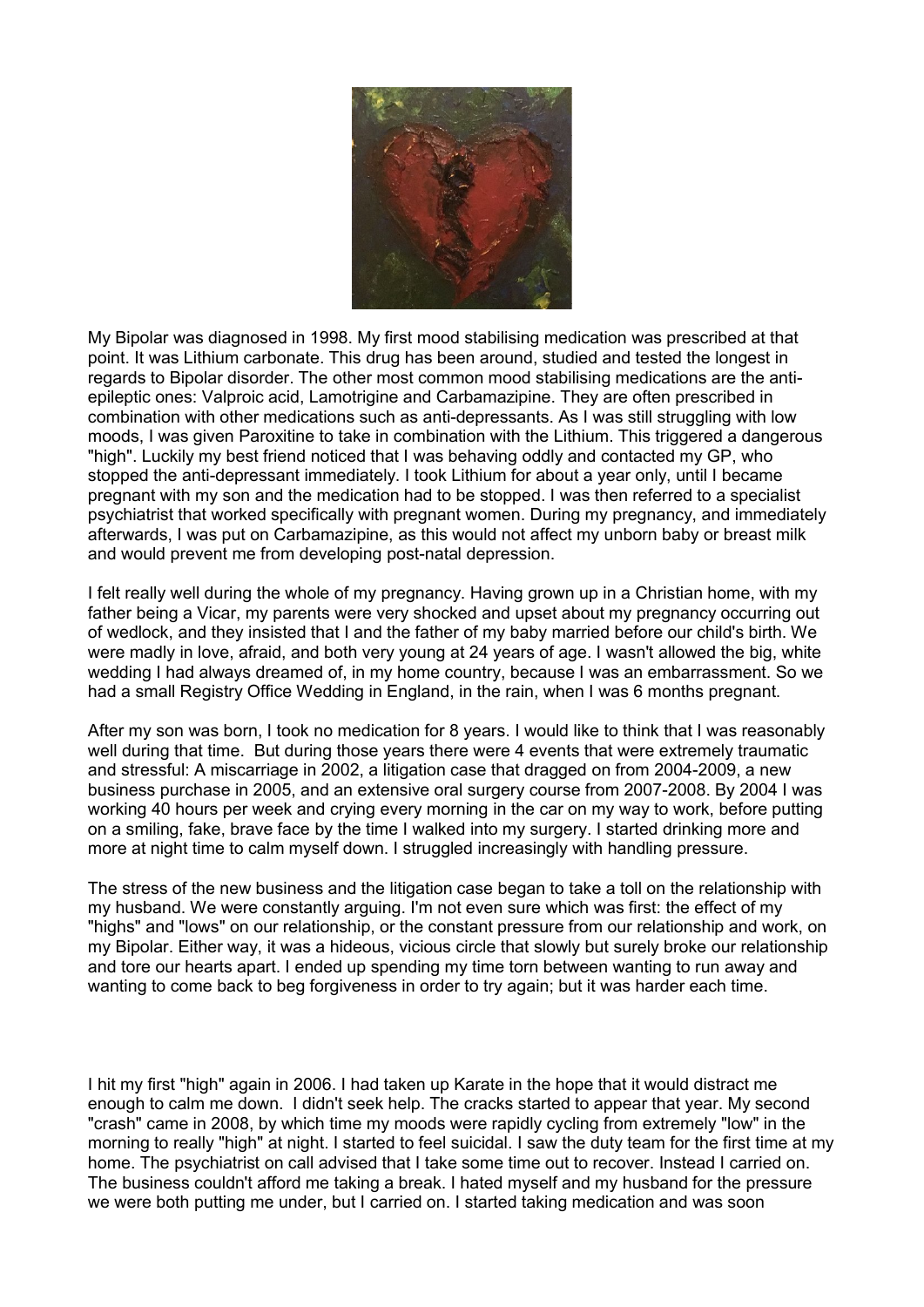discharged. The medication dose was reduced quite quickly and by 2011 the next "high" crash came. I finally saw a psychiatrist that researched my entire history and started me on a combination of Depakote (Sodium Valproate) and Serequel (Quetiapine). I responded well and was discharged after 1 year. I tried to do everything right; I avoided alcohol, drugs and caffeine, exercised, ate a balanced diet and tried to sleep enough, but I did not change my workload nor did I minimize my stress. My husband and I carried on with our progressively broken-and-patched-up relationship and worked together as before.

In the weeks before my 2nd suicide attempt in 2014, I found that my bipolar was running a cycle of 2 weeks feeling ok and 1 week of rapidly sinking into a deep depression and paranoia. I felt sure that my husband was having an affair with his best friend. I became so anxious that I would scratch the skin off my body. I could just about manage to ride it out to get to the 2 normal weeks again. Being aware that the purpose of the mood stabilising medication was partly to prevent a "high", I tried to reason with myself that this was as good as it was going to get. So I didn't tell anyone. The thought of suicide, if I couldn't manage anymore, started to feel reassuring, and this thought helped me get through, even as I became overtired due to a lack of sleep.

By the time that awful Saturday in June came, it took a silly argument about a teacup as I was on my way down into the "low" part of my 3 week cycle I carried on my quick descent into that dark place so that I lost track of anything that was reality around me. I didn't come out of that cycle on June the 23rd 2014. I was suddenly and completely detached from myself and reality that I had no thought and no feeling left. I didn't think, because I couldn't; I was just a passenger on a runaway train heading over a cliff.



People tend to think that attempting to, or managing to, commit suicide, is a selfish or cowardly act or an easy way out; as if one has actually thought about it and decided that they want to hurt someone or that their loved ones weren't important enough for them to consider, or that they were just weak and it seemed like an easy option. Well let me tell you: suicide can be a cry for help or an act of desperation, but when people with mental health problems, including bipolar or severe depression, attempt to or manage to kill themselves, I can assure you, they are way beyond the point of rationalization. When you look in their faces, they will look dead and grey. They will have a vacant look to their eyes, because they are empty. There is no rational mind inside them. How do I know? I've seen that vacant look in my father's eyes when he came to kiss me goodbye, telling me he was taking his car for a service, when his true intention was to kill himself and that was where he was heading. I've seen that same vacant look in my own eyes staring back at me from a hotel's bathroom mirror, before sticking a needle in my arm and downing a bottle of Vodka. At that point in time you don't consider the consequences of your actions or the effect on everyone left behind, because you simply can't. The only thing you know, is that it needs to stop and go quiet.

You know how looks can be deceiving? In the weeks after my serious suicide attempt, while I recovered in hospital, several friends told me how shocked they were and how much they used to envy me, that they thought I had the perfect life; a great husband and lovely son, a successful business woman, working part-time, owning two businesses, having plenty of money, always going on nice holidays. They didn't understand. Not many people do, apart from those who suffer themselves.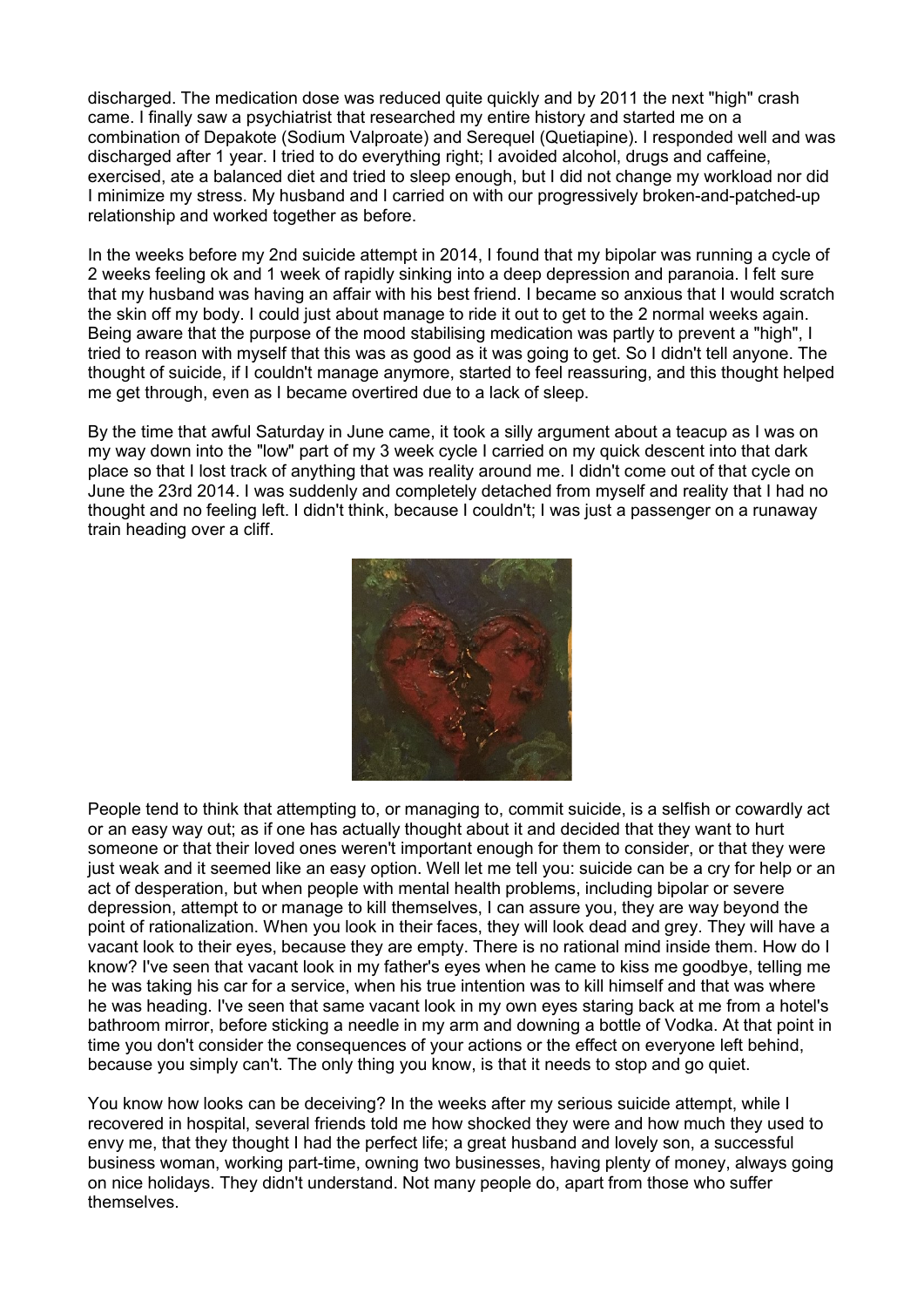Many people think that the last place they would want to be is in a psychiatric hospital unit. But you know what, being admitted to Milbrook was, for me, like a Safe Haven. For 4 weeks, I felt protected from myself and the outside world that had become too harsh a place for me. I needed time out. I had lost myself and my dignity. Being locked away made me feel safe. It was a place where I could become human again. I was so broken and fragile. The people I shared space with in those four weeks made me realise again that mental illness is not selective in the choosing of its victims. Some were rich, some were poor, some were extremely intelligent and others were just old and alone. Some cried at night, some laughed and others were angry. Sometimes they made me laugh and sometimes I felt like crying with them. Sometimes everyone was just there, quiet, each with their own struggles.

It was strange to have the roles reversed, with me now being the patient. I recall an evening when one of the psychiatric nurses in the ward asked me whether I felt scared and uncomfortable being amongst the other psychiatric patients. I said to her then that I honestly didn't. I felt like one of them. I was suffering and struggling like them, and there was no pressure or expectation of me fixing them.

I certainly didn't judge any of them. A few of them I will never forget, just because they made me laugh when I was so deeply depressed that some days I could barely drag myself out of bed. Kim who wanted to color her hair red in the television room sink and who nicked my special pink pyjamas from the laundry room, because she said they were nicer than hers. Charlotte - who liked to wear purple, did her dance routines and sang really off-key with her headphones on, outside my bedroom window early every morning and Old Evelyn, bless her soul, who wore her clothes backto-front and inside-out, different colors of wigs, way too much make-up and talked randomly to people she could and couldn't see. She would burst into tears at any time and laugh just as quickly again. One of my favourite memories is the evening she came to sit next to me with a wig hanging in her eyes, giving me a toothless grin and asking for some milk and a cookie. Out of the blue she suddenly said: "I'll be Cinderella and you can be my little reindeer!!!" Just as quickly she got up and walked off to ask one of the nurses to escort her outside so she could have one fag to smoke. I just felt a deep empathy for them all. In there I didn't feel lonely.

It took time to get the right combination and concentrations of medication to even out my moods, to help me sleep, and lift my very dark morning-depression. For the first week at least I didn't even leave my room. I just slept and slept, partly because I was so exhausted and drained, and partly because my mind and body couldn't deal with the reality or enormity of what had happened.

Integrating back into society after hospitalisation is a long and difficult, but necessary, process. I wanted everything back to normal immediately. I wanted to take charge of my home again, get back to work and take on all of my previous responsibilities. This was partly because I felt so guilty that others had to stand in for me whilst I was away and partly because I felt so totally and utterly incompetent and worthless whilst doing nothing, apart from trying to recover. At the same time I couldn't immediately manage it all, and became so angry and frustrated when people told me I had to slow down. I do know that I have in the past created my own stress by putting pressure on myself.

There were so many people to help at home and at work. I struggled to handle the reality of the consequences of my suicide attempt; the effect it had on my relationship with my family members, my husband, my friends, work colleagues and businesses. I had no intention of being around to see this field of destruction that I had created once again, and yet here I was having to face it again anyway. I felt like a stranger in my own home and in my work place. That really strong sense of not belonging anywhere came back with a vengeance. I, who so hate change, had to watch how everything had changed again because of what I had done and I had to accept it. Nothing was getting any easier, in fact, it was just really hard, but just in a different way. I started to think that I had to stop expecting life to become easier, and then perhaps I wouldn't find it so hard; you know, no expectations, and no disappointments. For the rest I had to learn patience and accept that certain things only become better with time, that quiet miracle worker which heals, bestows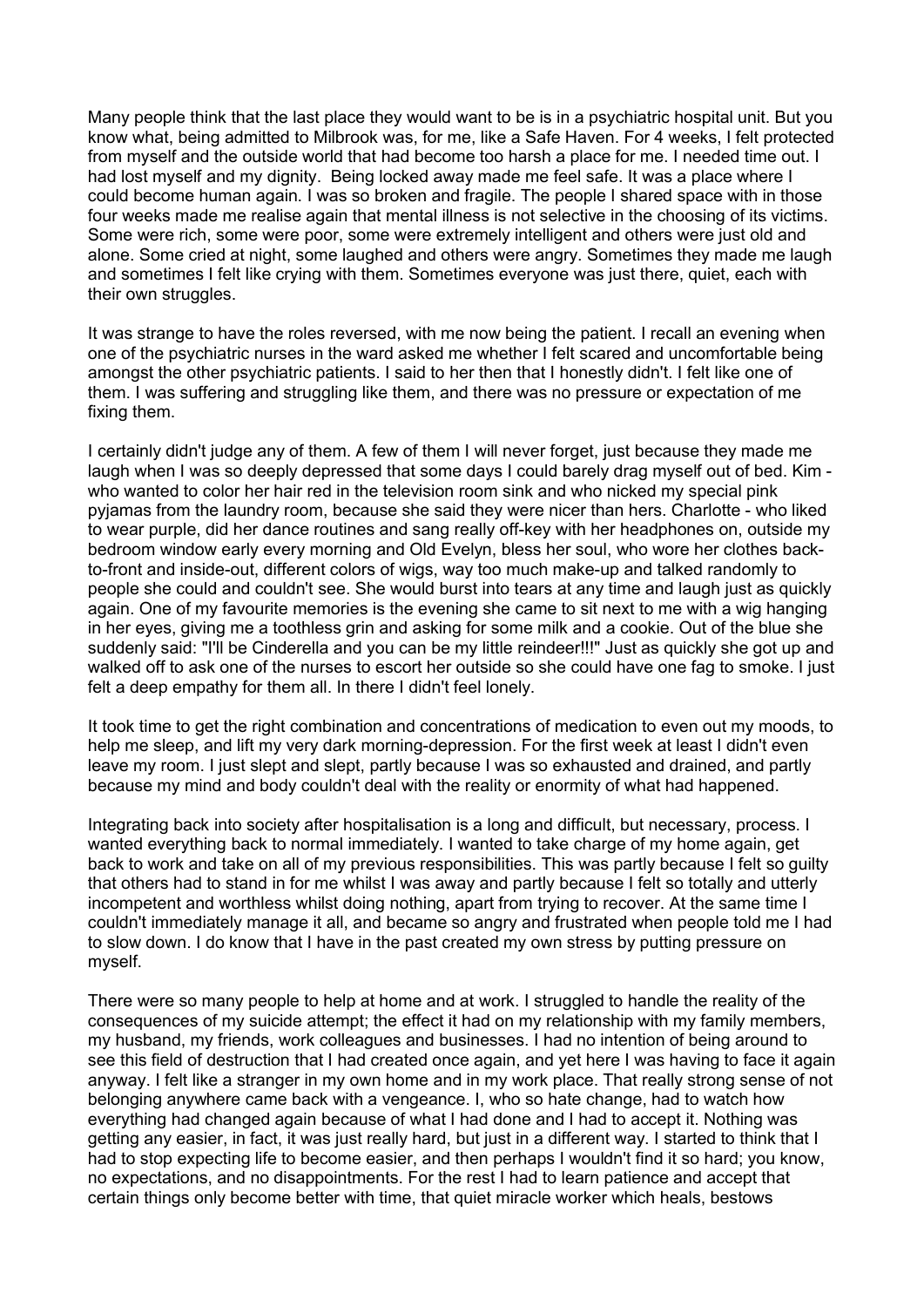wisdom, and provides perspective. I also had to learn to accept that other things were just too broken to be fixed. I wanted to carry all the blame. I thought I deserved it; I didn't.

Dr John Demartini, the American researcher, public speaker, and international educator in human behaviour, wrote the following: "The fantasy of always being nice and never mean, of having the career we admire and never despise, of having relationships that are never-ending honeymoons, of having bodies that resemble the air-brushed models we see in magazines or of having support and comfort without challenge and discomfort. It's these lopsided fantasies that are the source of our mental suffering and which often result in our feelings of sadness or depression. We won't have fulfilment by running away from half of our existence. It's not about thinking positively, it's about recognising that the positive and the negative, the good and the bad and the happy and sad, complimentary opposites forever remain joined. True gratitude emerges the moment we embrace the whole of reality and find meaning in both sides."

I've been thinking about this a lot since starting to read Heather Matthews' book, "The Manifesting Miracle System". I believe that we are spiritual beings having a physical experience and it encouraged me to consider whether some of us are just sensitive to the ebbs and tides of life, that we experience these as "highs" and "lows". I have become mindful of living only in the moment, very aware that yesterday is history, tomorrow's a mystery, but today is a gift; that is indeed why it is called the present.

Brigitte Nicole writes - "Never apologise for being sensitive or emotional. Let this be a sign that you've got a big heart and aren't afraid to let others see it. Showing your emotions is a sign of strength."

I had to learn to overcome guilt, anxiety, worry and fear and to cope with and accept my own sensitivity and emotions; that was the hardest part. Once I did, I felt liberated and at peace. I was able to see and accept truth as it really was, instead of reality being clouded by my distorted perceptions. I realised that ongoing personal growth was a necessity for my continued sanity and that true greatness really lay in the wisdom to know to do the right thing; to look at the bigger picture, rising above the here and now and what lies ahead, to make decisions when no one else wants to, and to take everyone's generalised well-being into account and put it at the highest bar. For the first time in my life I could honestly say, "I deserve to be alive and be happy and loved!", "I deserve all good things that life has to offer", and genuinely believed it. It was only then that I managed to leave the very broken and dis-functional marriage that I had allowed myself to be trapped in for 16years.

I know Bipolar can be very extreme and overwhelming and cause us to behave completely out of character. At the time it is often impossible to see it ourselves and we can't just snap out of it.Please believe that the way we behave is not purposely spiteful with any intention toward hurting anyone, or due to a lack of gratefulness for what and who we have in our lives, or that we think we should and can have better, nor that our own misgivings make us jealous of others' happiness and therefore we create situations to destroy what is theirs. Our extreme mood swings and our behavior is as a result of it not being based on reality at all. It is completely irrational. This is why we can find things that most people that do not suffer with bipolar disorder would not find unsettling or extremely upsetting, and then we react accordingly. I'm not trying to say that people need to "walk on egg shells" around us all the time, even though they probably feel like they should. I'm trying to help you to understand that when we are feeling unwell, what goes irrationally through our minds is completely different from what goes rationally through yours and, therefore, trying to reason with us when like that, can be very difficult or impossible.

I acknowledge that these issues are ours and that we need the correct professional help to learn to deal with the extreme mood swings that send us from "pole" to "pole". Any sadness and frustration lies in the uncertainty that we can only try our best, live right and utilize all the support we can get, but that there is unfortunately no guarantee that we will always stay well. It is hard to accept for us and for our loved ones. It makes it hard to overcome guilt and you learn to live from day to day,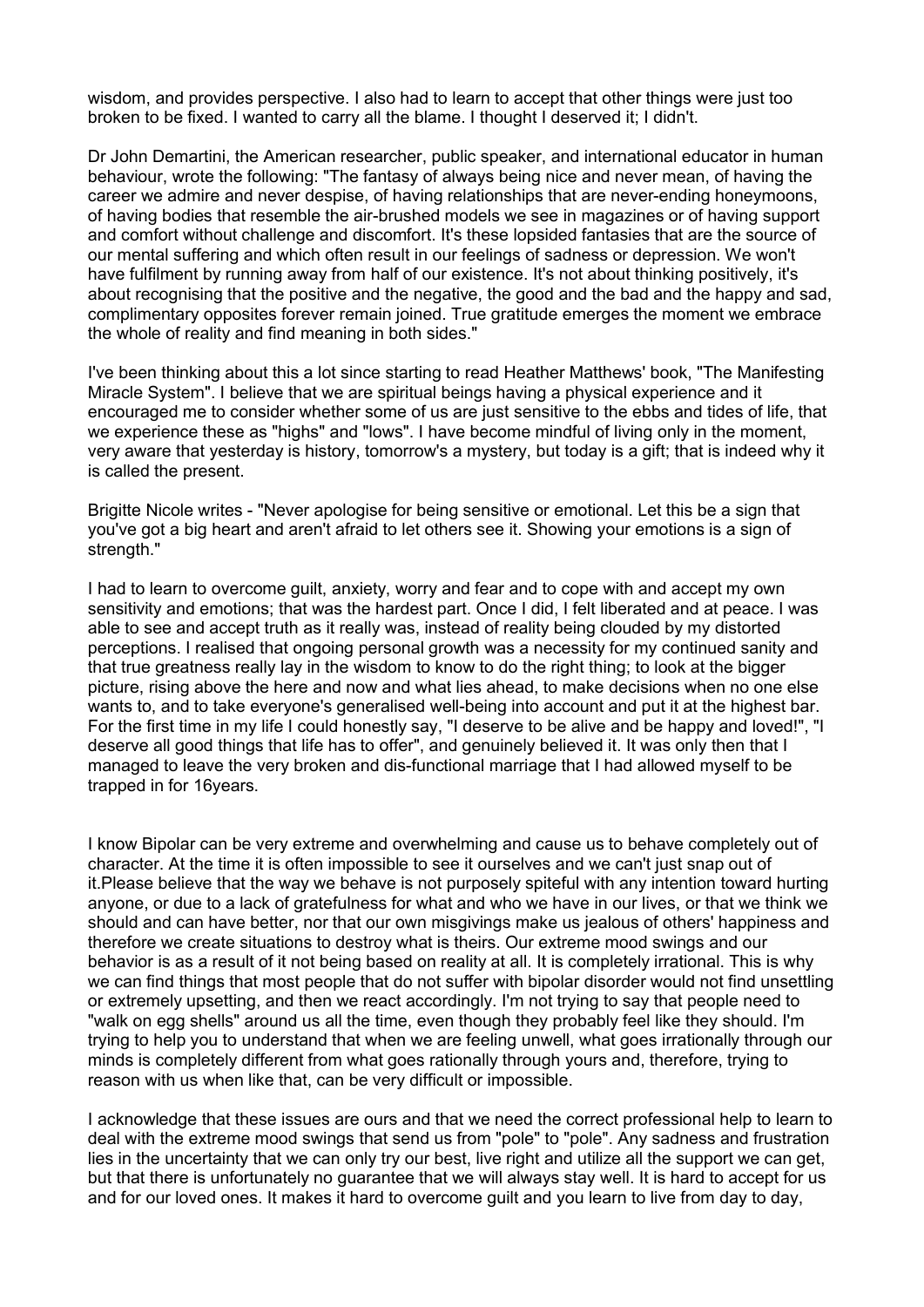grateful for each day that went well and to deal with each bad one as it comes. This is in the hope, faith and trust that sooner or later it will pass and you will feel better again.

It's difficult to know what to do in order to achieve one's best potential. If you're on your own and you are the only one affected by it, you can lock yourself away when it comes and ride it out. If you have a partner or a family, they see, feel and experience it with you and that's the difficult part. You love them and you don't want them to suffer because of you. But how do you shelter them from it, especially when you've tried to cover it up for a long time and you just can't anymore? I've thought many times: if love wants the best possible for the people you care most for, even if it excludes yourself, do you leave them to spare them anymore of it? Or do you stay, attempt to get, and keep, well and then hope for the best? I was torn between these two choices for a very long time.

I am aware that, in trying to lift the "lows" and bring down the "highs", or to numb the emotional pain that accompanies the especially depressive pole of bipolar disorder, sooner or later many of us have at some stage turned to drugs or alcohol, or both, to self-medicate. This may make a lot of people wonder about the proverbial chicken/egg situation (which was first?). Whichever way you look at it, self-medicating doesn't help in the long run.

Ultimately, for us to be able to move forward and get well it is important that we are able to identify with all the versions of ourselves that present during our "highs" and "lows", so we can recognise them, deal with them, accept them all as parts of ourselves and finally put them to rest.



I wonder if, when the German philosopher, Friedrich Nietzche said, "That which does not kill us makes us stronger", he really meant that situations which do not totally destroy us mentally, emotionally and/or physically, can create an opportunity to help us become more resilient and cope better in the future? I have sometimes watched people "survive" traumatic life events, but see they are left vulnerable, beaten and broken as a result. However, even if they appear to be weak to others, does their strength not lie in the fact that they try to carry on, even if they crawl instead of walk? Us, who suffer from Bipolar disorder, have to face a battle, sometimes on a daily basis, against the "peaks" and "troughs" of our emotions. We struggle not to let them get out of hand and at the same time try to function as normally as possible. It takes constant effort, concentration, courage and strength that nobody can see. Even when we are managing as well as we possibly can we fall many times, but that does not make us weak. I guess, for me, the difference between weakness and strength or success and failure is whether you keep TRYING to get up or not. And, I believe, like Winston Churchill said: "Never, never, never give up." Keep on trying...

There is an English proverb that says: "Necessity is the mother of invention". I found the Afrikaans equivalent, translated directly, to actually be more apt for myself: "NOOD LEER BID" - when in need you learn to pray; and believe me, Bipolar Disorder has taught me to pray constantly. I was brought up in a Christian home, but this thing really brought me to my knees. It brought me to a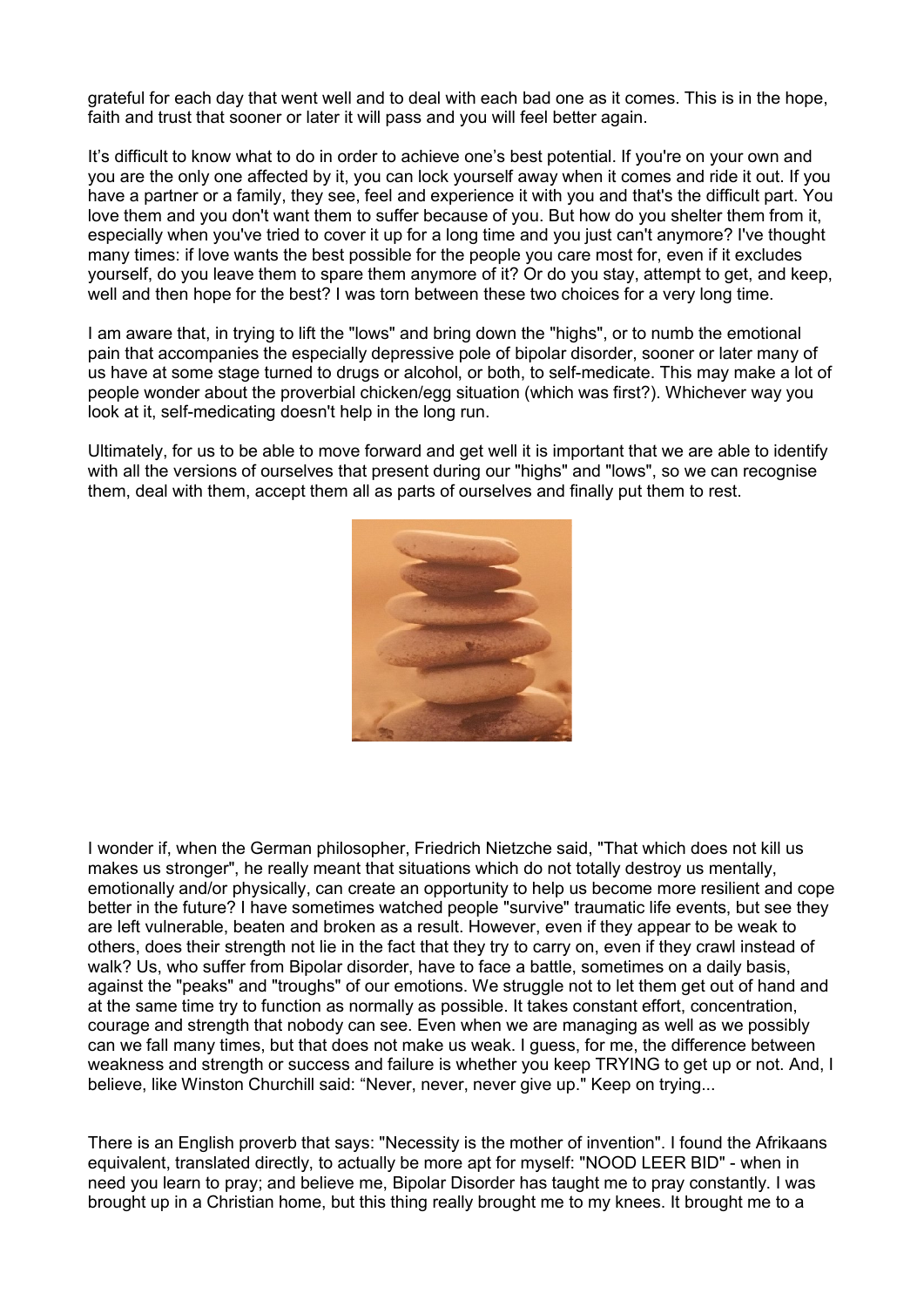place where I ended up begging and praying to the only God that I believe in, where I learned to have blind faith, hope and trust that He would help me so that I wouldn't go completely insane during those hours (sometimes days) that I could do nothing but ride it out and wait for it to pass. When it finally let me go it left me feeling physically exhausted, and emotionally and mentally drained. It felt like my mind and body went into shut-down and I could do nothing but go to sleep, because I couldn't think and I couldn't move. Once it was all gone, I always felt a grateful, quiet sense of peacefulness, a lightness, and relief that I would have a period of normality and rational thinking. It always felt like coming to rest in a sanctuary, as if I was savoring a little piece of heaven, until it all came back again, and it always comes back, because it runs its cycle, whether it is hours, days, weeks, months or years.



During those times it had a hold on me, the following true story,"The Refiner's Touch", picked me up off the ground, when nothing else could:

There was a group of women in a Bible study group, studying the book of Malachi. As they were studying chapter three they came across verse three which says: "He will sit as a refiner and purifier of silver." This verse puzzled the women and they wondered what this statement meant about the character and nature of God.

One of the women offered to find out about the process of refining silver and get back to the group at their next Bible study. That week the woman called up a silversmith and made an appointment to watch him at work. She didn't mention anything about the reason for her interest in silver beyond her curiosity about the process of refining silver. As she watched the silversmith, he held a piece of silver over the fire and let it heat up. He explained that, in refining silver, one needed to hold the silver in the middle of the fire where the flames were hottest so as to burn away all the impurities.

The woman thought about God holding us in such a hot spot - then she thought again about the verse, that He sits as a refiner and purifier of silver. She asked the silversmith if it was true that he had to sit there in front of the fire the whole time the silver was being refined. The man answered that yes, he not only had to sit there holding the silver, but he had to keep his eyes on the silver the entire time it was in the fire. For if the silver was left even a moment too long in the flames, it would be destroyed.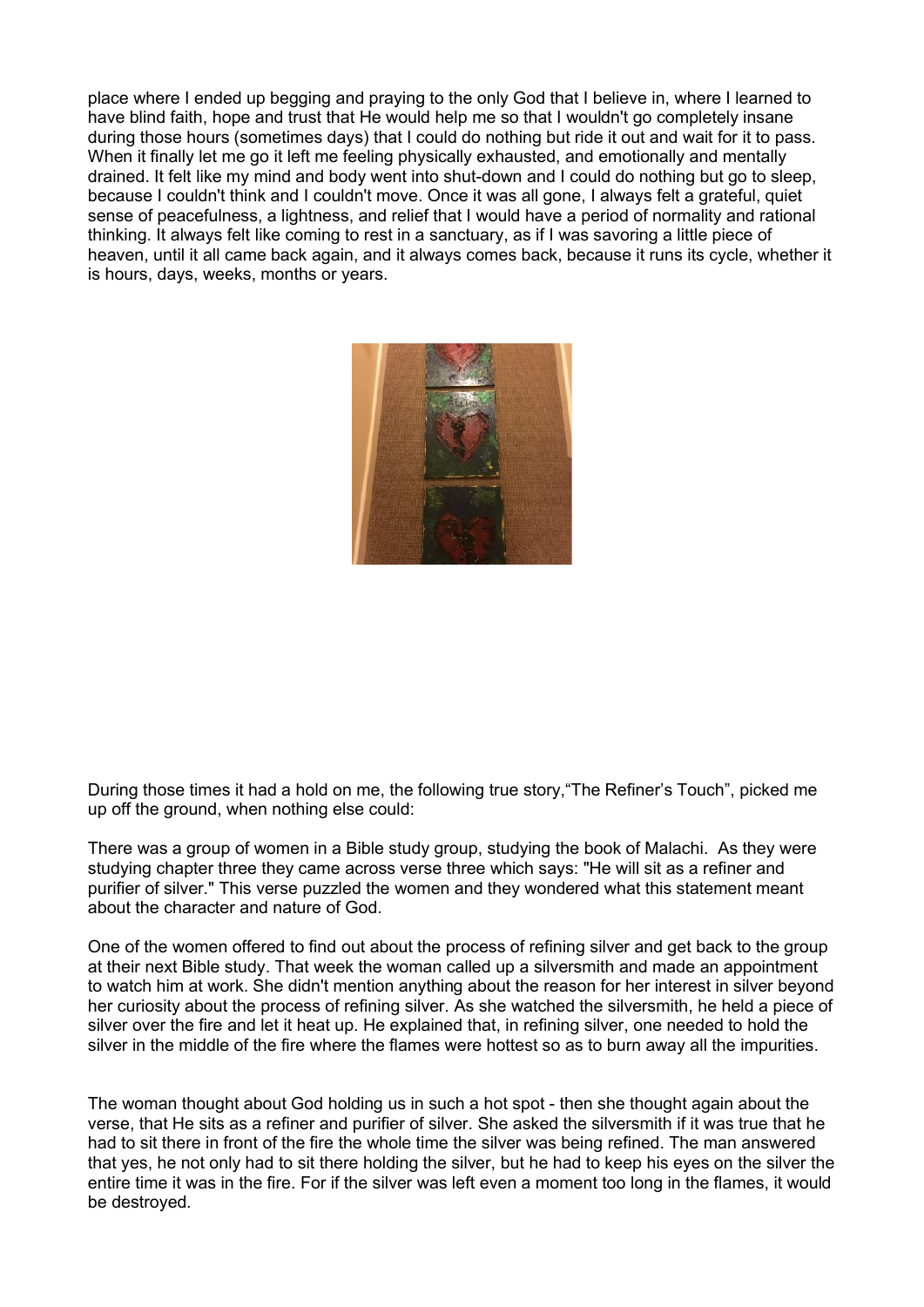The woman was silent for a moment. Then she asked the silversmith, "How do you know when the silver is fully refined?" He smiled at her and answered, "Oh, that's the easy part -- when I see my image reflected in it."

If today you are feeling the heat of the fire, remember that God has His eye on you and will keep His hand on you and watch over you until He sees His image in you. AUTHOR UNKNOWN

NOTE: I verified that the information in this story is true. I contacted a silversmith at www.silversmithing.comand asked if there were any untruths in the parts related to the process of refining the silver.

I received the following response from Fred Zweig: "I am familiar with the verse from Malachi. The similarities of actual refining and the chapter and verse from the Bible are accurate. It is important not to overheat the silver when refined in this process and clean molten silver will shine with a mirror-like quality when it is ready to pour. The high temperatures do volatize the impurities and form on the surface as dross. It is important to be attentive to the molten metal as it does it no good to overheat it. It may not destroy the silver, but silver has an affinity for absorbing oxygen and this can make it unworkable."

I think my euphoric experience of the "highs" of Bipolar, has been better than the elation you can experience from a few glasses of wine to any hardcore drugs. My most creative moments, paintings and composed pieces of piano music, came about while I was "high", had endless energy and no need for sleep. Colors seemed more vibrant, and sounds much clearer. Everything had special meaning and I saw "signs" everywhere. Looking at photographs, my eyes had a wild, but distant look in them. I used to go walking with several plastic bags in order to pick up rubbish, believing that flowers were being left for me as a reward. During these periods I also underwent my biggest personality changes, so much so that afterwards I would not recognise myself, my behaviour or even my appearance as it changed with my moods. I became overly confident, reckless, ruthless, promiscuous, irritable, aggressive and irrational, usually leaving some trail of destruction behind me. Coming back down to reality after hitting that "high" is an unbearable place of hell, when having to take responsibility for what I did and said when I became that other person; not to mention the crushing guilt that accompanies it, once I realised what I'd done. You can't go back and you don't know how to go forwards. You apologise till you're blue in the face, feeling ashamed and scared, but it makes no difference. You desperately want and need for things to go back to normal so that you can recover, but what you've done has consequences and it becomes a vicious circle of trying to get better, but having to cope with the chaos and stress resulting from your behaviour. It createsa cyclical pattern of vicious circling, like an Ouroborosa; a snake swallowing its own tail.

An unfamiliar freedom and peace now fills me with a deep, bubbling fountain of joy, hope and gratitude to my Heavenly Father, who has walked beside me for the past 41years. It is He who carried me when I was too weak to walk, and He who saved me from myself when I was on a path of self-destruction. On my never ending journey of self-discovery I have learnt to accept and love myself unconditionally and that also means I must accept the Bipolar part of myself. I have surrounded myself with people that love and accept me, and that make me laugh.It is liberating to realise that all the things I thought I couldn't do or be, I can, and I Iive my life to serve and help others, because it gives my life a purpose.